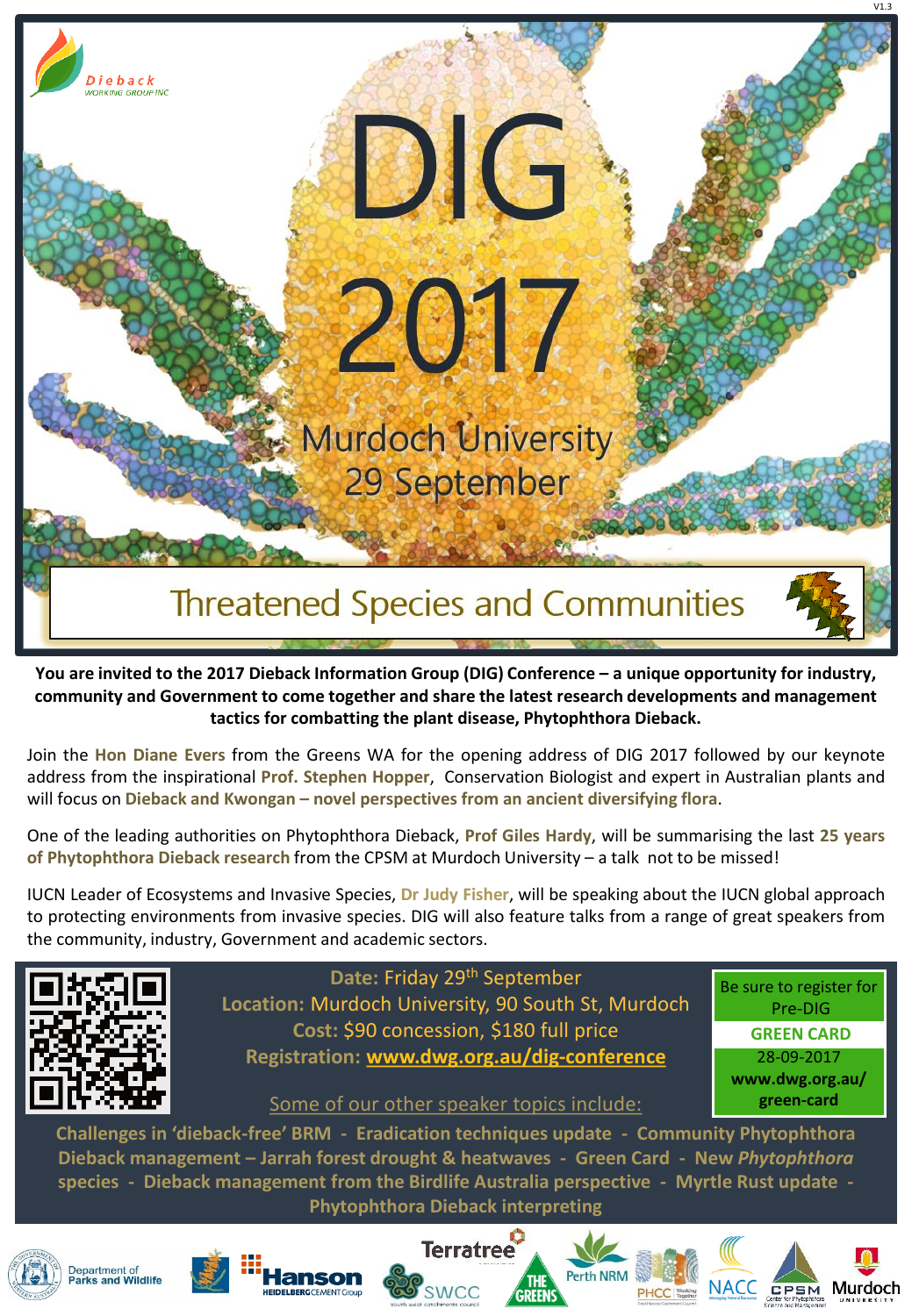

## **DIG 2017 Speaker Program**

| <b>Time</b>                                   | <b>Speaker</b>        | Organisation                     | Presentation                                                                                                                                      |  |  |  |
|-----------------------------------------------|-----------------------|----------------------------------|---------------------------------------------------------------------------------------------------------------------------------------------------|--|--|--|
| 8:45                                          | Opening               |                                  |                                                                                                                                                   |  |  |  |
| 8:45                                          | Noongar Elder         | Noongar                          | <b>Welcome to Country</b>                                                                                                                         |  |  |  |
| 8:55                                          | Diane Evers MLA       | <b>Greens WA</b>                 | Conference opening address                                                                                                                        |  |  |  |
| Keynote address                               |                       |                                  |                                                                                                                                                   |  |  |  |
| 9:10                                          | Stephen<br>Hopper     | <b>UWA</b>                       | Dieback and Kwongan - novel perspectives<br>from an ancient diversifying flora                                                                    |  |  |  |
| Session 1: Policy                             |                       |                                  |                                                                                                                                                   |  |  |  |
| 10:00                                         | <b>Judy Fisher</b>    | <b>IUCN</b>                      | An IUCN Globally endorsed Ecosystem approach<br>to protect and preserve future environments<br>from Invasive species, collaborative opportunities |  |  |  |
| 10:15                                         | <b>TBC</b>            | <b>TBC</b>                       | <b>TBC</b>                                                                                                                                        |  |  |  |
| 10:30                                         | Tilo<br>Massenbauer   | <b>South Coast</b><br><b>NRM</b> | <b>Project Dieback framework and rationalisation</b><br>matrix                                                                                    |  |  |  |
| 10:45                                         | Emer O'Gara           | <b>DBCA</b>                      | Myrtle Rust update                                                                                                                                |  |  |  |
| 10:50                                         | <b>Discussion</b>     |                                  |                                                                                                                                                   |  |  |  |
| 11:00                                         | <b>Morning Tea</b>    |                                  |                                                                                                                                                   |  |  |  |
| Session 2: Community and On-Ground activities |                       |                                  |                                                                                                                                                   |  |  |  |
| 11:45                                         | <b>Kat Sambrooks</b>  | <b>DWG</b>                       | <b>DWG Update</b>                                                                                                                                 |  |  |  |
| 12:00                                         | Tim Landman           | Roleybush-<br>care               | Community Action to tackle Phytophthora<br><b>Dieback</b>                                                                                         |  |  |  |
| 12:15                                         | <b>Tegan Douglas</b>  | <b>Birdlife</b><br>Australia     | Stopping Dieback from Taking Flight: A BirdLife<br>Western Australia Perspective                                                                  |  |  |  |
| 12:30                                         | Emer O'Gara           | <b>DBCA</b>                      | Managing the Phytophthora Dieback risk of<br>disturbance activities                                                                               |  |  |  |
| 12:45                                         | <b>Elaine Davison</b> | <b>DWG</b>                       | Challenges associated with 'dieback-free' BRM                                                                                                     |  |  |  |
| 13:00                                         | <b>Matt Rumenos</b>   | <b>DBCA</b>                      | Using LIDAR and geospatial techniques in<br>dieback mapping                                                                                       |  |  |  |
| 13:10                                         | <b>Discussion</b>     |                                  |                                                                                                                                                   |  |  |  |